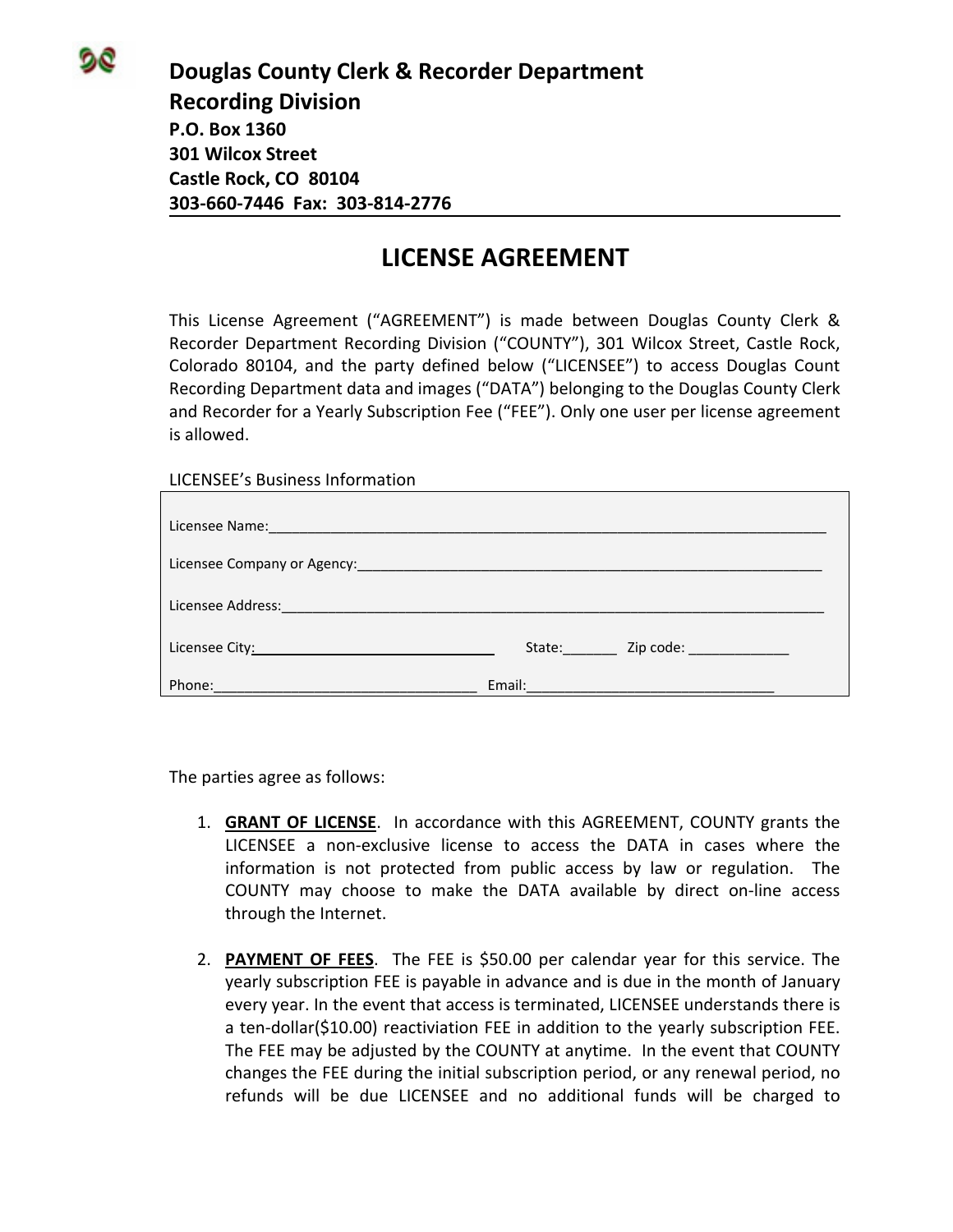LICENSEE until the next renewal period. COUNTY will give the LICENSEE thirty (30) days written notice prior to the effective date of a change in FEE.

- 3. **DEFAULTS.** If LICENSEE fails to abide by the obligations of this AGREEMENT, including the obligation to make FEE payments when due, COUNTY retains the right to terminate this AGREEMENT. The LICENSEE will have the option of preventing the termination of this AGREEMENT by taking corrective action that cures the default, if the LICENSEE takes such corrective action prior to the end of the time period stated in the written notice of default if any, and if there were no other defaults during such time period.
- 4. **WARRANTIES**. COUNTY is responsible for a best efforts attempt to make DATA available to the LICENSEE. On‐line access, files, or reports are made available to the LICENSEE. COUNTY does not guarantee the LICENSEE any specific hours of access, response times, or other levels of service. On‐line access may be temporarily denied or restricted at the COUNTY's sole discretion. DATA is provided "AS IS" with no warranty for accuracy nor correctness. There are **NO WARRANTIES, EITHER EXPRESSED OR IMPLIED, INCLUDING IMPLIED WARRANTIES OF MERCHANTABILITY OR FITNESS FOR A PARTICULAR PURPOSE.** The COUNTY disclaims any and all expressed or implied warranties and any and all liabilities to the buyer for errors and/or omissions that may be present in or that may affect the recording information or images purchased by the buyer.
- 5. **LIABILITIES**. COUNTY assumes no liability for errors, omissions, or incompleteness of DATA. LICENSEE releases and indemnifies Douglas County, Douglas County Recording Division, the Douglas County Clerk and Recorder Department and all employees of Douglas County from any liability, claims, damages, injury, loss, costs, including attorney's fees, or causes of action that may arise out of the use of this information. In no event shall COUNTY be liable for direct, indirect, special, incidental, or consequential damages including but not limited to, loss of use, revenues, profits, or savings, that are in any way related to access to the DATA. COUNTY shall not be responsible for any damages to individuals caused by LICENSEE releasing DATA to public.
- 6. **TRANSFER OF RIGHTS**. This AGREEMENT shall be binding on any successors of the LICENSEE. The LICENSEE shall not assign its interests in this AGREEMENT to any other party, unless the prior written consent of the COUNTY is obtained.
- 7. **TERMINATION.** The COUNTY may terminate this AGREEMENT at any time, at the COUNTY's sole discretion, if the COUNTY determines that the provision of services is interfering with COUNTY operations. Either party may terminate this AGREEMENT with thirty(30) days written notice to the other. No refunds of FEE shall be due LICENSEE in the event that AGREEMENT is terminated by either party.